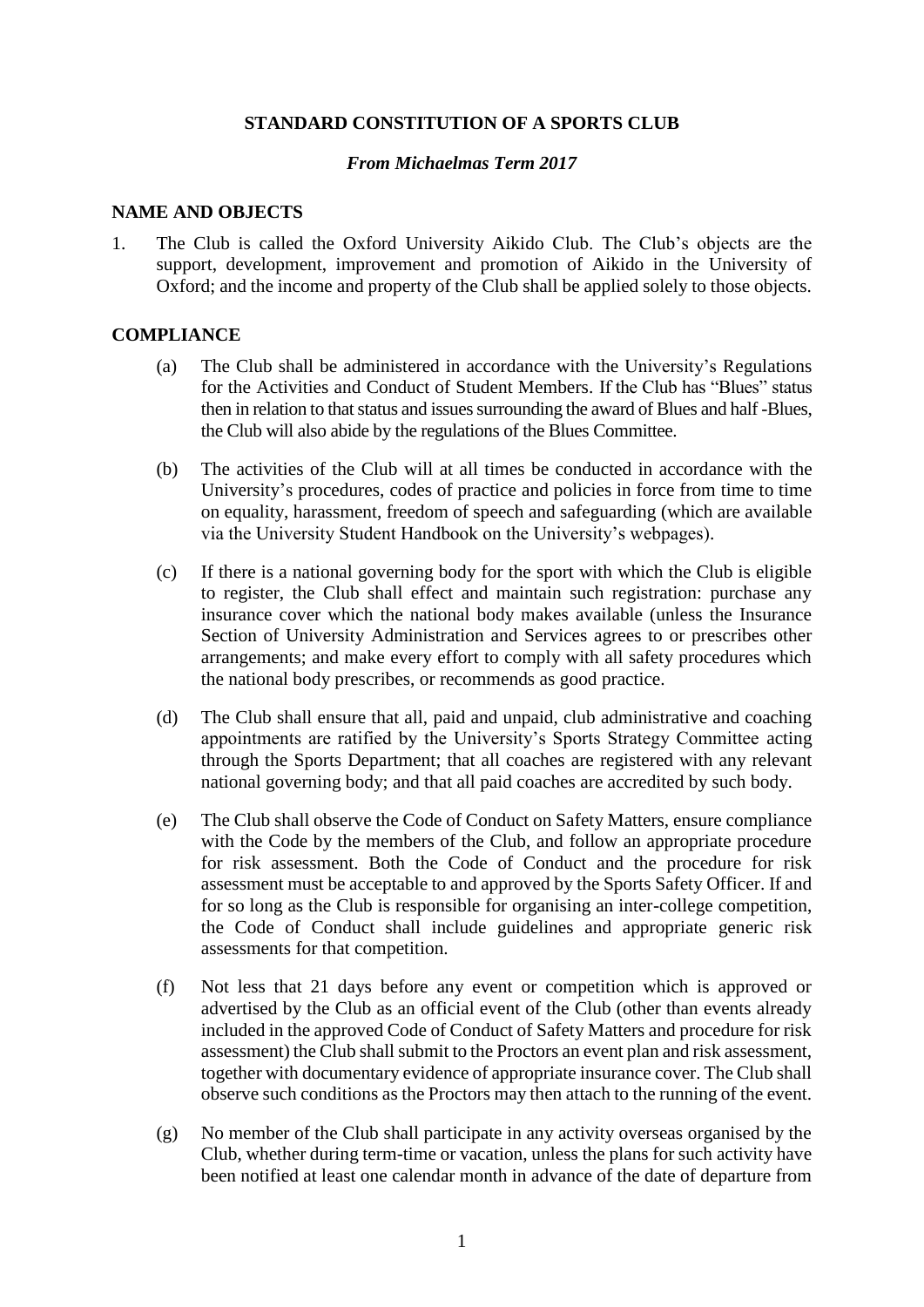the United Kingdom to the Director of Sport and approved by the Proctors. Each member participating in such activities overseas shall observe any conditions imposed by the Proctors on the recommendation of the Director of Sport, e.g. relating to the deposit of contact addresses, fulfilment of health, safety and insurance requirements, and stipulation of coaches, trainers or Senior Members to accompany the trip.

- (h) The Club shall maintain a dedicated website and shall supply details of its web address to the Sports Federation for listing on the University's sports club website. The Club may apply to the University's IT Services to use information technology ('IT') facilities in the name of the Club. Where relevant facilities are allocated by IT Services it is the responsibility of the Club:
	- (i) to designate a member of the Club entitled to a University e-mail account (as defined by IT Services rules) to act as its IT Officer, whose duties shall include liaising with IT Services about the use of facilities allocated and passing on to the successor in office all records relating to the use of the facilities allocated;
	- (ii) to designate one of its members (who may be, but need not necessarily be, the same as its IT Officer) or, exceptionally, a member of Congregation, to act as its principal Webmaster, whose duties shall include maintaining an awareness of the University guidelines on web and social media publishing, and co-ordinating and regulating access to the web facilities used by the Club;
	- (iii) to comply with regulations and guidelines relating to the use of IT facilities published from time to time by IT Services;
	- (iv) to ensure that everyone responsible under (i)-(iii) is competent to deal with the requirements, where necessary undertaking training under the guidance of IT Services.

# **MEMBERSHIP**

- 2. The members of the Club shall be those who are eligible and apply for membership of the Club, who are admitted to and maintained in membership by the Committee, and who have paid the relevant Club subscription.
- 3. Subject to paragraph 5, all student members of the University, and all persons whose names are on the University's Register of Visiting Students, shall be eligible to become members of the Club. A member shall continue to be eligible until given permission to supplicate for a degree, diploma or certificate, regardless of any continuing liability to pay fees to the University.
- 4. If the Club's objects relate directly to a protected characteristic as defined in section 4 of the Equality Act 2010, the Club may be entitled to restrict membership to members sharing that protected characteristic, provided that the Proctors shall first approve any such restriction.
- 5. The Committee may also, at its discretion, admit to membership:-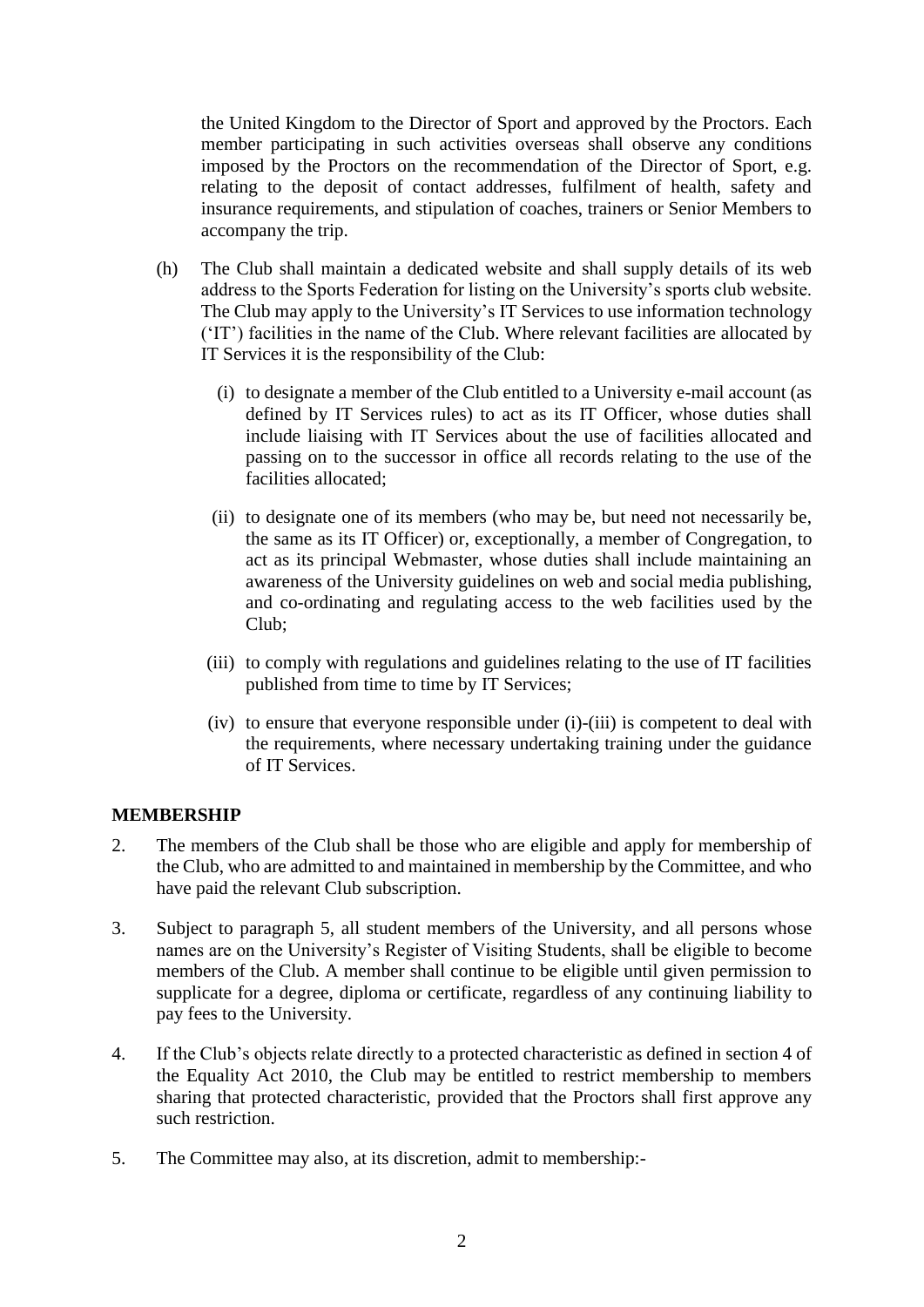- (a) students registered to read for diplomas and certificates in the University;
- (b) student members of Permanent Private Halls who are not student members of the University;
- (c) members of Ruskin College and Ripon College, Cuddesdon;
- (d) members of the Oxford Brookes University, provided that such members shall not constitute more than one-fifth of the total membership; and
- (e) other persons not falling within paragraph 3 above or paragraphs 5(a) to (d) above, provided that such members shall not constitute more than one-fifth of the total membership.
- 6. The Committee, having specific regard to the Senior Member's advice in relation to the relevant matter, may remove a person from membership if removal of such person from membership is deemed to be in the best interests of the Club. If the person concerned is an Oxford University student (i.e. within paragraphs 5(a), (b) or (c) above), that person may appeal against such removal to the Proctors.

# **MEETINGS OF THE MEMBERS**

- 7. There shall be an Annual General Meeting for all the members of the Club in Trinity Full Term, convened by the Secretary on not less than fourteen days' notice.
- 8. The Annual General Meeting will:
	- (a) receive the annual report of the Committee for the previous year and the annual accounts of the Club for the previous year, the report and accounts having been approved by the Committee;
	- (b) receive a report from the Committee on the Club's compliance with paragraph 1 above;
	- (c) elect Members of the Committee in accordance with paragraph 23 below: the Committee's nominations for the Officers and the Senior Member shall be contained in the notice of the Meeting: any alternative nominations must be seconded and have the consent of the nominee, and must be received in writing by the Secretary not less than seven days before the date of the Meeting: nominations for the other Committee Members may be taken from the floor of the meeting;
	- (d) consider any motions of which due notice has been given, and any other relevant business.
- 9. An Extraordinary General Meeting may be called in any Full Term; by the President, the Secretary or the Treasurer on not less than seven days' notice; or on a written requisition by seven or more members, stating the reason for which the meeting is to be called, and delivered to the Secretary not less than fourteen days before the date of the Meeting.
- 10. Prior to all General Meetings notice of the agenda shall be sent out with the notice of the Meeting.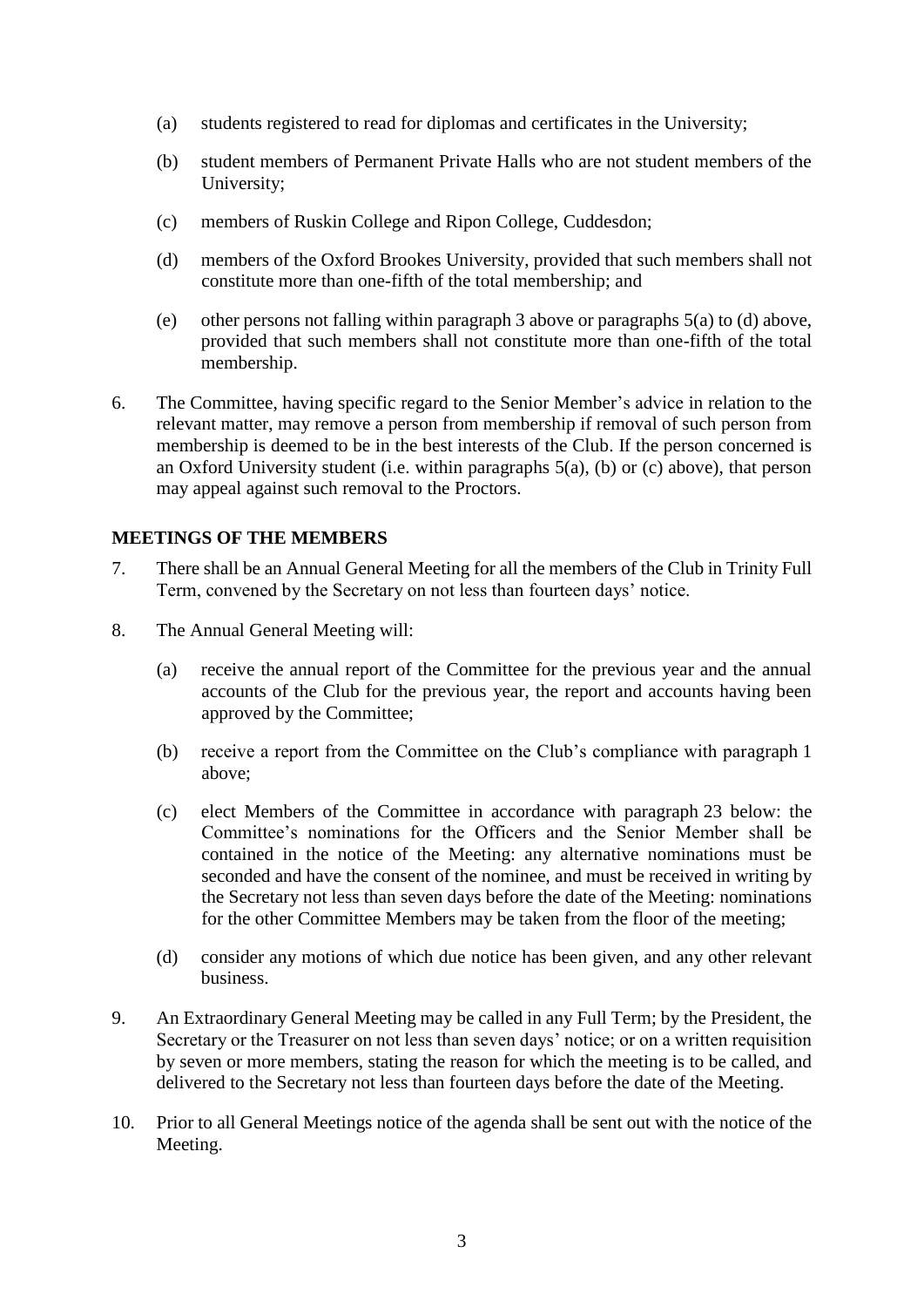- 11. The quorum for a General Meeting shall be ten members present in person or by proxy, of whom three must be members of the Committee. When any financial business is to be transacted there must be present the Treasurer, or a member of the Committee deputed by the Treasurer to represent the Treasurer's views to the Meeting (provided that where it is a case of a deputy, the only financial business transacted shall be that which was set out in the agenda accompanying the notice of the Meeting).
- 12. Every matter, except where this Constitution provides otherwise, shall be determined by a majority of members present and voting. In the case of equal votes the President of the Club shall have a casting vote.
- 13. Minutes of all meetings shall be kept and formally adopted. Copies of the minutes shall be made available to members and, upon request, to the Proctors.

# **THE COMMITTEE**

- 14. The affairs of the Club shall be administered by a Committee consisting of not more than eight persons, which shall determine the subscriptions payable by the members of the Club, and have ultimate responsibility for the activities of the Club. Members of the University shall at all times make up the majority of the members of the Committee. The Committee shall have control of the funds and property of the Club, and of its administration.
- 15. No member of the Committee (or the Club) shall enter into or purport to enter into any arrangement, contract or transaction on behalf of the Club with a value exceeding £1,000 unless the Committee has resolved to approve the relevant arrangement, contract or transaction at a Committee meeting.
- 16. The quorum for a Committee meeting shall be four members present in person. When any financial business is to be transacted, there must be present either the Treasurer or a member of the Committee deputed by the Treasurer to represent the Treasurer's views to the meeting.
- 17. The Committee shall be made up of the President, the Secretary, the Treasurer (together, the "Office Holders"; and their offices are referred to as "the Offices"), the Senior Member and two other persons. The President, the Secretary and the Treasurer shall each be either a member of the Club whose eligibility stems from paragraph 3 above or paragraphs 5(a) to (c) above, or (with the approval of the Proctors) a member of Congregation. Where eligibility stems from paragraphs 5(a) to (c) above, the President, the Secretary and the Treasurer must each, on election to office, sign an undertaking to abide by relevant provisions of the University Student Handbook, as directed by the Proctors from time to time, and to accept the authority of the Proctors on Club matters.
- 18. The President shall have the right to preside at all meetings of the members of the Club and at all meetings of the Committee. Should the President be absent, or decline to take the chair, the Committee shall elect another member of the Committee to chair the meeting.
- 19. Minutes of all meetings, including Committee meetings, shall be kept and formally adopted. Copies of the minutes shall be made available to members and, upon request, to the Proctors.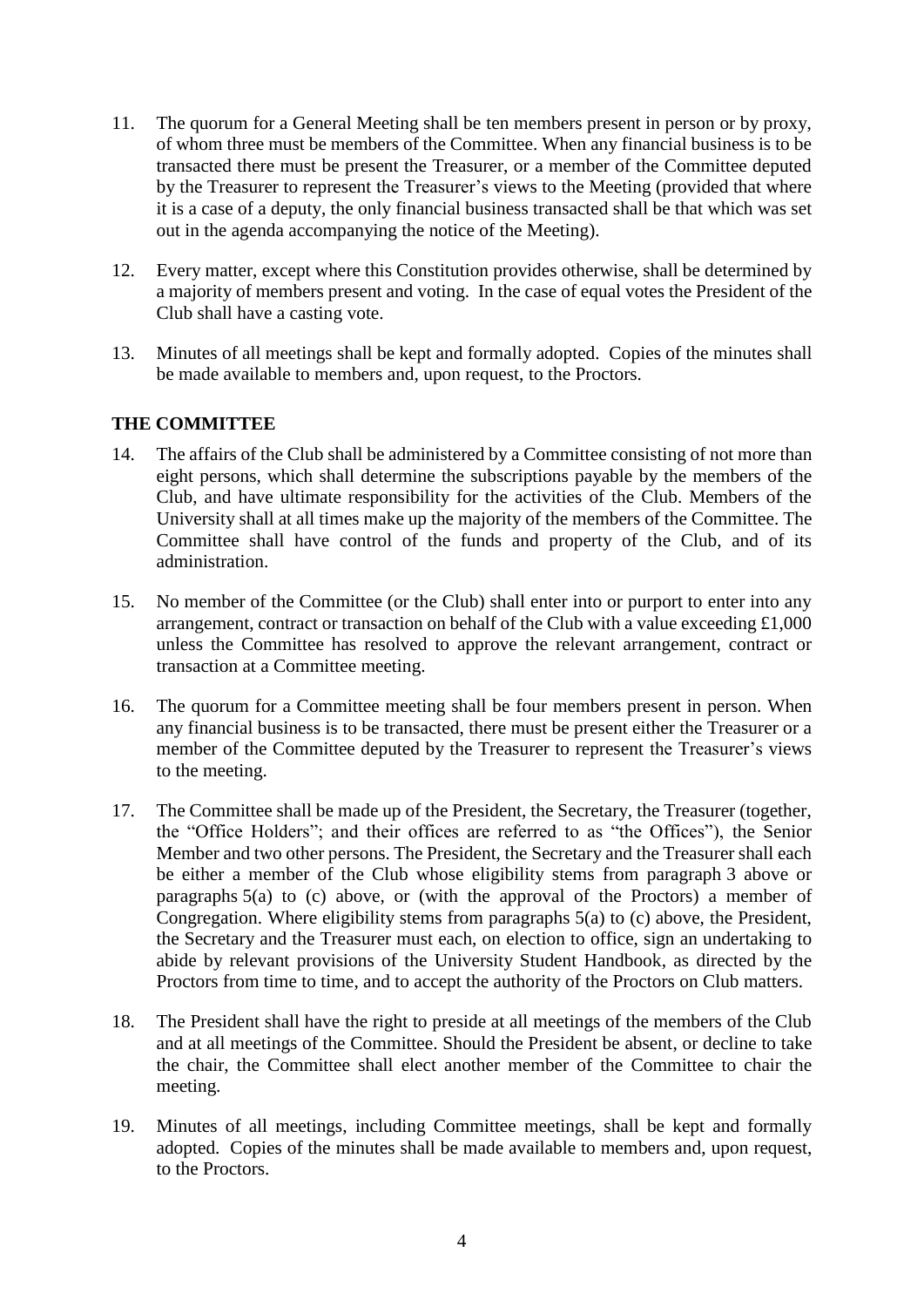- 20. The Secretary shall:
	- (a) maintain a register of the members of the Club, which shall be available for inspection by the Proctors and the Sports Federation on request;
	- (b) give notice of meetings of the members and the Committee;
	- (c) draw up the agendas for and minutes of those meetings;
	- (d) notify the Proctors (through the Director of Sport) promptly following the appointment and resignation or removal of Office Holders and other members of the Committee;
	- (e) take responsibility for the operation and updating of a suitable club web-page displaying (at a minimum) current club contacts, the constitution, and the Code of Conduct on Safety Matters and procedure for risk assessment approved from time to time by the Sports Safety Officer under paragraph 1(e) above;
	- (f) provide the Sports Federation with full details of any insurance cover purchased from or through a national governing body pursuant to paragraph 1(c) above; and
	- (g) inform the Proctors through the Sports Federation if the Club ceases to operate, or is to be dissolved, and in doing so present a final statement of accounts (the format of which the Sports Federation may prescribe).
- 21. The Treasurer shall:
	- (a) keep proper records of the Club's financial transactions in accordance with current accepted accounting rules and practices;
	- (b) develop and implement control procedures to minimise the risk of financial exposure, such procedures to be reviewed annually by the Sports Federation ;
	- (c) ensure that bills are paid and cash is banked in accordance with the procedures developed under (b);
	- (d) prepare an annual budget for the Club and regularly inform the Committee of progress against that budget;
	- (e) ensure that all statutory returns are made including VAT, income tax and corporation tax if appropriate;
	- (f) seek advice as necessary on tax matters from the University's Finance Division;
	- (g) develop and maintain a manual of written procedures for all aspects of the Treasurer's responsibilities;
	- (h) make all records, procedures and accounts available on request to the Senior Member, the Proctors and the Sports Federation;
	- (i) forward to the Proctors (through the Sports Federation) by the end of the second week of each Full Term in the Club's first year of operation (1 August to 31 July) a copy of the accounts for the preceding term (the format of which the Proctors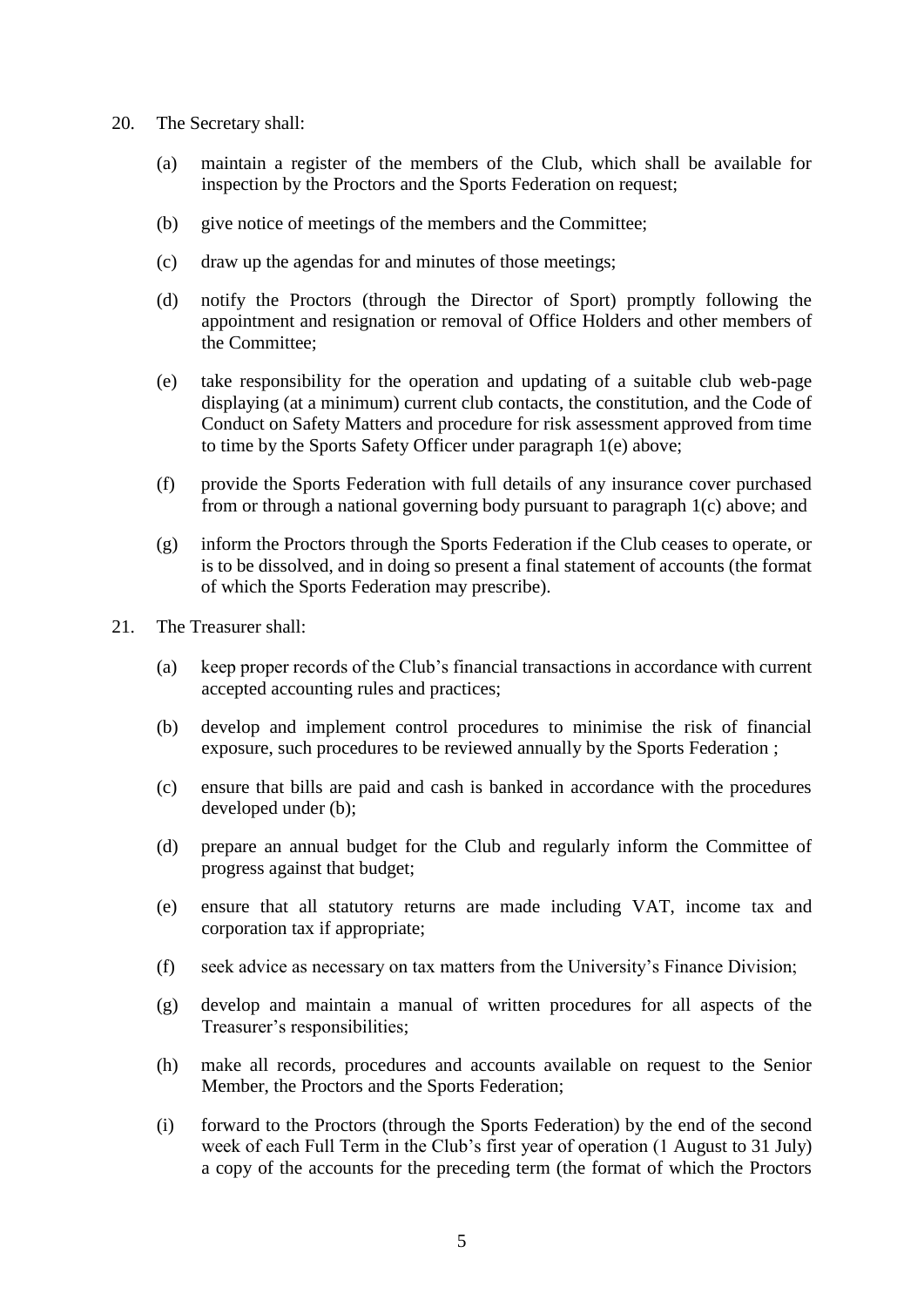may prescribe) signed by the Senior Member, for retention on the Proctors' files; and after the first year of operation forward a copy of the signed annual accounts to 31 July as soon as possible after the year end (and in any event no later than the 1 [ ] collowing the year end); and

- (j) if the Club has a turnover in excess of £40,000 in the preceding year, or if owing to a change in the nature or scale of its activities, it may confidently be expected to have such a turnover in the current year, submit its accounts (the format of which the Proctors may prescribe) for independent professional inspection and report by a reporting accountant approved in advance by the Proctors. Accounts are to be ready for inspection within a month after the year end and the costs of the inspection and report shall be borne by the Club. If requested by the reporting accountant, the Club shall submit accounts and related material as a basis for a review of accounting procedures, the cost likewise to be borne by the Club.
- 22. The Senior Member shall:-
	- (a) keep abreast of the actions and activities of the Club;
	- (b) provide information relating to the Club to the Proctors on request;
	- (c) seek to settle any preliminary disputes between the Committee and the members;
	- (d) following paragraph 21(i) above, consider whether the accounts of the Club are in order and, if so, sign them;
	- (e) ensure that adequate advice and assistance is available to the Secretary and the Treasurer in the performance of their responsibilities under paragraphs 20 and 21 above; and
	- (f) be available to represent and speak for the Club in the public forum, and before the University authorities.
- 23. The members of the Committee shall be elected by the members of the Club annually, and shall be eligible for reelection. The members of the Club shall not appoint several individuals jointly to hold any of the Offices, nor allow any individual to hold more than one Office at a time. The members of the Club shall appoint a member of Congregation as the Senior Member when electing other members of the Committee each year provided that a Senior Member who has previously held office as Senior Member for more than five [consecutive] years shall not be eligible for re-appointment. The Senior Member shall be a member of the Committee *ex officio*.
- 24. If during the period between the annual elections to offices any vacancies occur amongst the members of Committee, the Committee shall have the power of filling the vacancy or vacancies up to the next Annual General Meeting by co-optation.
- 25. Each Office Holder must, and shall procure that other Office Holders shall, at the end of any term of Office, promptly hand to the relevant successor in Office (or to another member of the Club nominated by the Committee) all official documents and records belonging to the Club, together with (on request from the Committee) any other property of the Club which may be in the outgoing Office Holder's possession; and must complete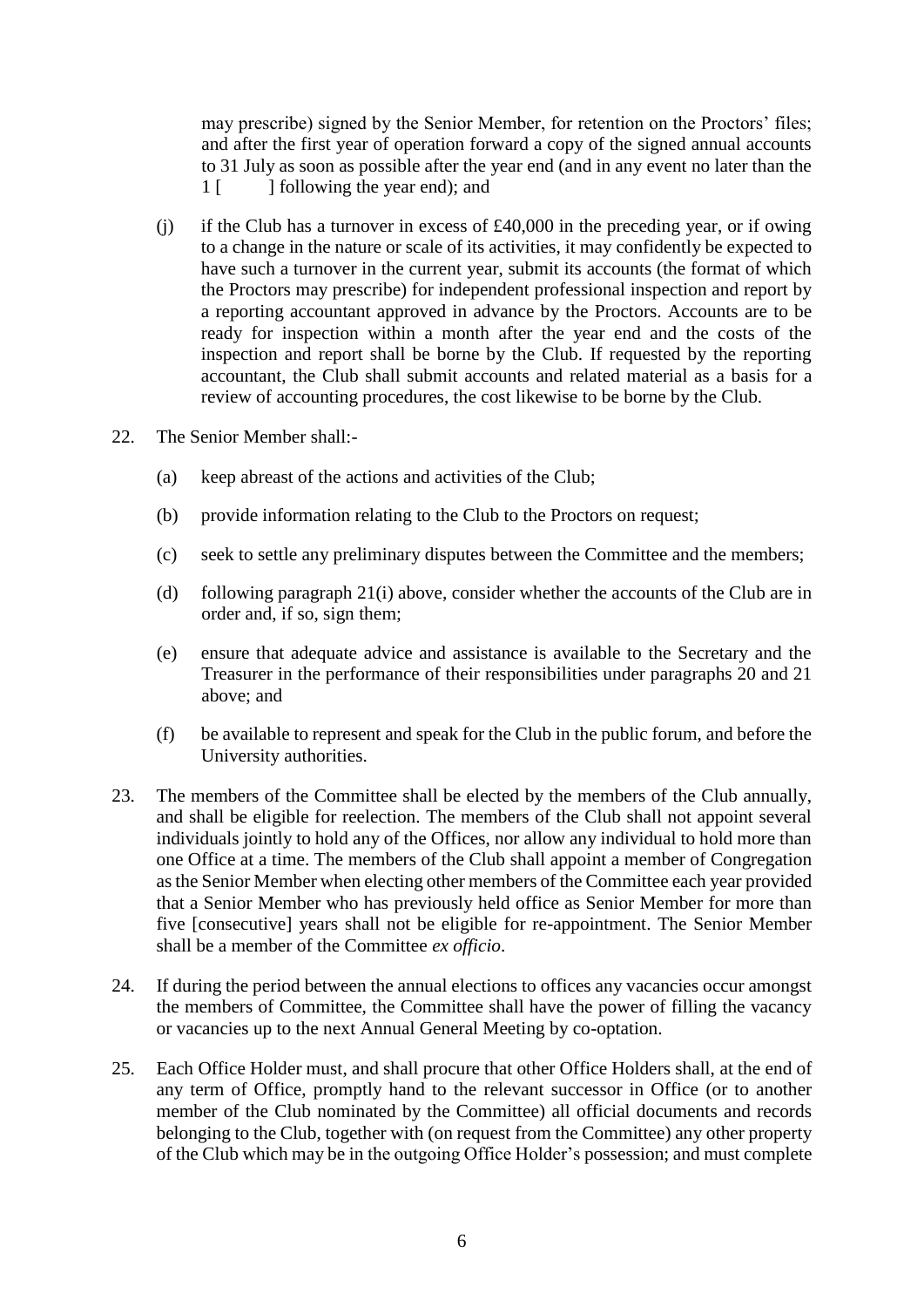any requirements to transfer authority relating to control of the Club's bank accounts, building society accounts, or other financial affairs.

- 26. Without derogating from its primary responsibility, the Committee may delegate its functions to finance and general purposes and other subcommittees which are made up exclusively of members of the Committee.
- 27. The Committee shall have power to make regulations and bylaws in order to implement the paragraphs of this Constitution, and to settle any disputed points not otherwise provided for in this Constitution. No member of the Committee shall be removed from office except by the approving votes of two thirds of those present in person or by proxy at a General Meeting.

# **INDEMNITY**

- 28. So far as may be permitted by law, every member of the Committee and every officer of the Club (each a "**relevant officer**") shall be entitled to be indemnified out of the Club's assets against all costs, charges, losses, expenses and liabilities incurred by the relevant officer in the execution or discharge of duties as a relevant officer or the exercise of powers as a relevant officer, or otherwise properly in relation to or in connection with the relevant officer's duties as a relevant officer. This indemnity extends to any liability incurred by a relevant officer in defending any proceedings, civil or criminal, which relate to anything done or omitted or alleged to have been done or omitted by the relevant officer as a relevant officer and in which judgement is given in the relevant officer's favour (or the proceedings are otherwise disposed of without any finding or admission of any material breach of duty on the relevant officer's part), or in which the relevant officer is acquitted, or in connection with any application under any statute for relief from liability in respect of any such act or omission in which relief is granted to the relevant officer by the Court.
- 29. So far as may be permitted by law, the Club may purchase and maintain for the benefit of any relevant officer insurance cover against any liability which by virtue of any rule of law may attach to the relevant officer in respect of any negligence, default, breach of duty or breach of trust of which the relevant officer may be guilty in relation to the Club and against all costs, charges, losses and expenses and liabilities incurred by the relevant officer and for which the relevant officer is entitled to be indemnified by the Club by virtue of paragraph 28.

# **DISSOLUTION**

- 30. The Club may be dissolved at any time by the approving votes of two-thirds of those present in person or by proxy at a General Meeting. The Club may also be dissolved (without the need for any resolution of the members) by means of not less than thirty days' notice from the Proctors to the Secretary of the Club if at any time the Club ceases to be registered with the Proctors.
- 31. In the event of the Club being dissolved, its assets shall not be distributed amongst the members, but shall be paid to or at the direction of the University for use in support of University [*name of sport*] or other sporting activities within the University.